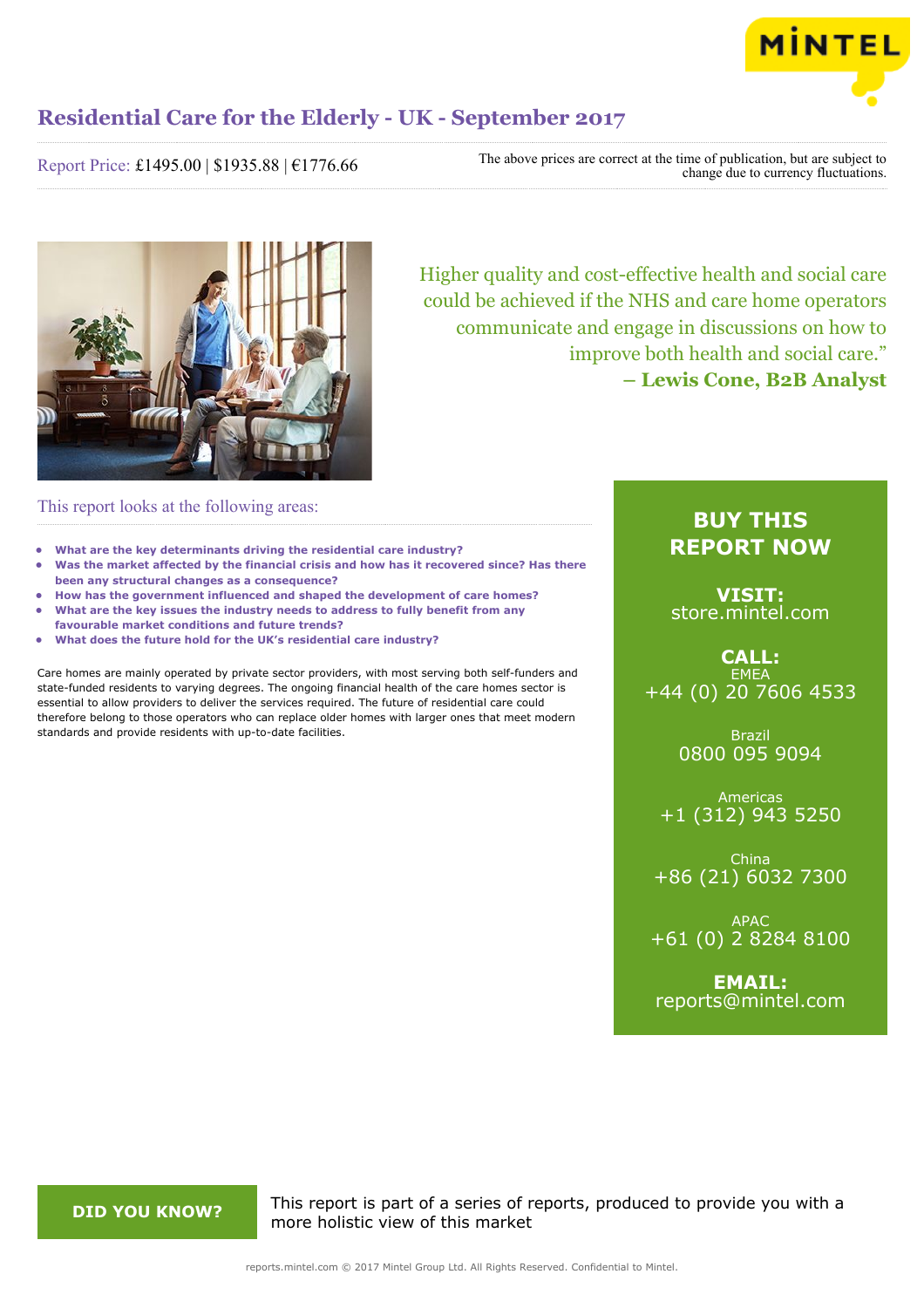

Report Price: £1495.00 | \$1935.88 | €1776.66

The above prices are correct at the time of publication, but are subject to change due to currency fluctuations.

#### **Table of Contents**

#### **Executive Summary**

#### Market Size

Figure 1: UK Residential Care Market, by Value, 2013-2017, (£ Million)

Figure 2: UK Residential Care Market, by Number of Registered Care Homes and Number of Care Home Places, 2013-2017, (Homes in Units and Places in 000s)

#### Market Trends

#### Old age support ratio anticipated to continue to decline despite planned changes to pension age

#### Staffing pressures continue to emerge

Figure 3: Annual Workforce Turnover Rates in the Adult Residential Care Sector, England, 2016 and 2017, by Employee Position, (%)

#### CQC inspections continue to find a gap in the quality of service provision

#### Cost of the average care home residency has reached half the value of a typical UK property

#### Regional Analysis

Figure 4: Local Authority-supported Adults in Residential and Nursing Care, by Region, 2012/13 and 2016/17, (Number of People)

#### Market Factors

Increase in the number of elderly people and changes to the pension system will affect how the current system operates

Rising employer costs, alongside stagnant care fee increases, are putting service provision under pressure

Announcements following the start of Brexit negotiations have not eased concerns regarding potential staff shortages

#### The Consumer

Nearly seven in 10 people have not thought about how they would pay for care

Performance ratings and close location of care homes influence choice

Four in 10 people would consider receiving care at an extra care housing site

Negative media reports present a huge industry challenge

#### Companies

#### Forecast

#### Market value forecast to rise by 5% by 2022

Figure 5: Forecast Segmentation of the UK Residential and Nursing Care Market, by Type of Purchaser, 2018-22, (£ Million)

#### What We Think

#### **Key Insights**

Is the additional funding announced by the government in the March 2017 Budget, as well as an increase in council tax rates, enough to ensure satisfactory provision of residential care?

Are the NHS and social care providers working together to help improve the overall social care system?

How will demographic changes provide industry opportunities going forward?

#### **Introduction**

Definitions

Methodology

Abbreviations

Market Positioning

Figure 6: Elderly (65+) Population in the UK, by Country, 1996, 2006 and 2016, (000 People)

# BUY THIS REPORT NOW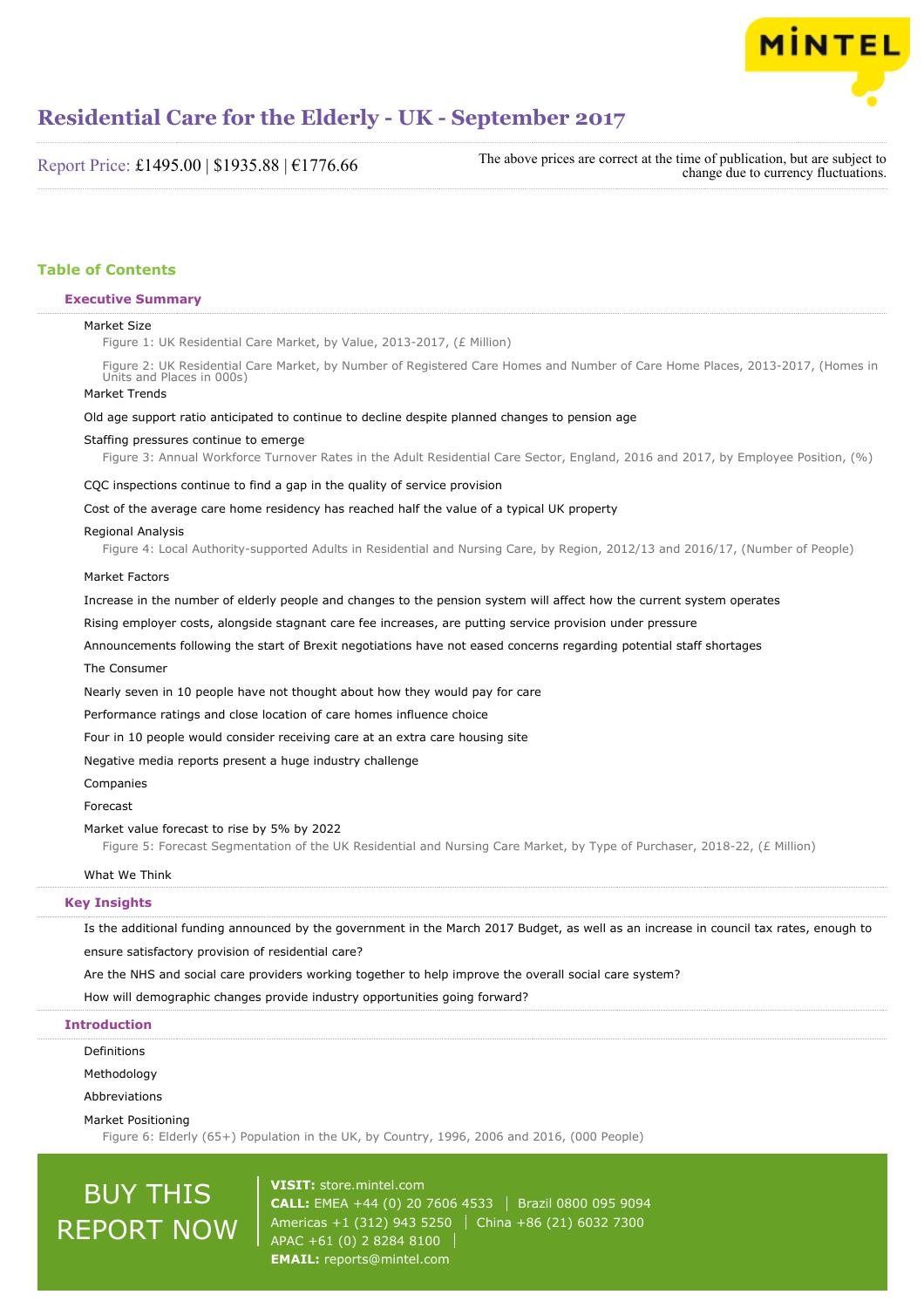

Report Price: £1495.00 | \$1935.88 | €1776.66

The above prices are correct at the time of publication, but are subject to change due to currency fluctuations.

Figure 7: Elderly Population in the UK, 1996, 2006 and 2016, (000 People)

#### **UK Economy**

#### Key Points

#### Overview

Figure 8: UK GDP, 2007-2017, (% Quarterly Growth and GDP in £ Billion)

Figure 9: UK Output, by Industry, 2008-2017, (Index 2013 = 100)

Figure 10: Quarters after GDP Peak, 1979, 1990 and 2008, (Number of Quarters and GDP as % of PreDownturn Peak)

#### Inflation

#### Interest rates

#### House prices

Figure 11: UK House Price changes, 2006-2017, (12-month % change)

#### Consumer spending

#### Manufacturing

Figure 12: UK Manufacturing, 2013-16, (Index, 2012 = 100)

#### Business investment

Figure 13: UK GFCF 2006-17, (£ Million)

#### Imports

Exports

#### **Market Factors**

#### Key Points

Increase in the number of elderly people and changes to the pension system will affect how the current system operates Rising employer costs, alongside stagnant care fee increases, are putting service provision under pressure Announcements following the start of Brexit negotiations have not eased concerns regarding potential staff shortages CQC regulatory fees Legislation Care Standards Act Regulation and Inspection Bill (Wales) The Care Act 2014 and Better Care Fund It had been planned that from April 2016: CQC and Market Oversight Care Certificate Pensions Act The Carers' Strategy

Other legislation

#### **Market Size**

#### Key Points

Figure 14: The UK Residential Care Market, by Value, 2013-2017, (£ Million) Figure 15: UK Residential Care Market, by Value, 2013-2017, (£ Million)

## BUY THIS REPORT NOW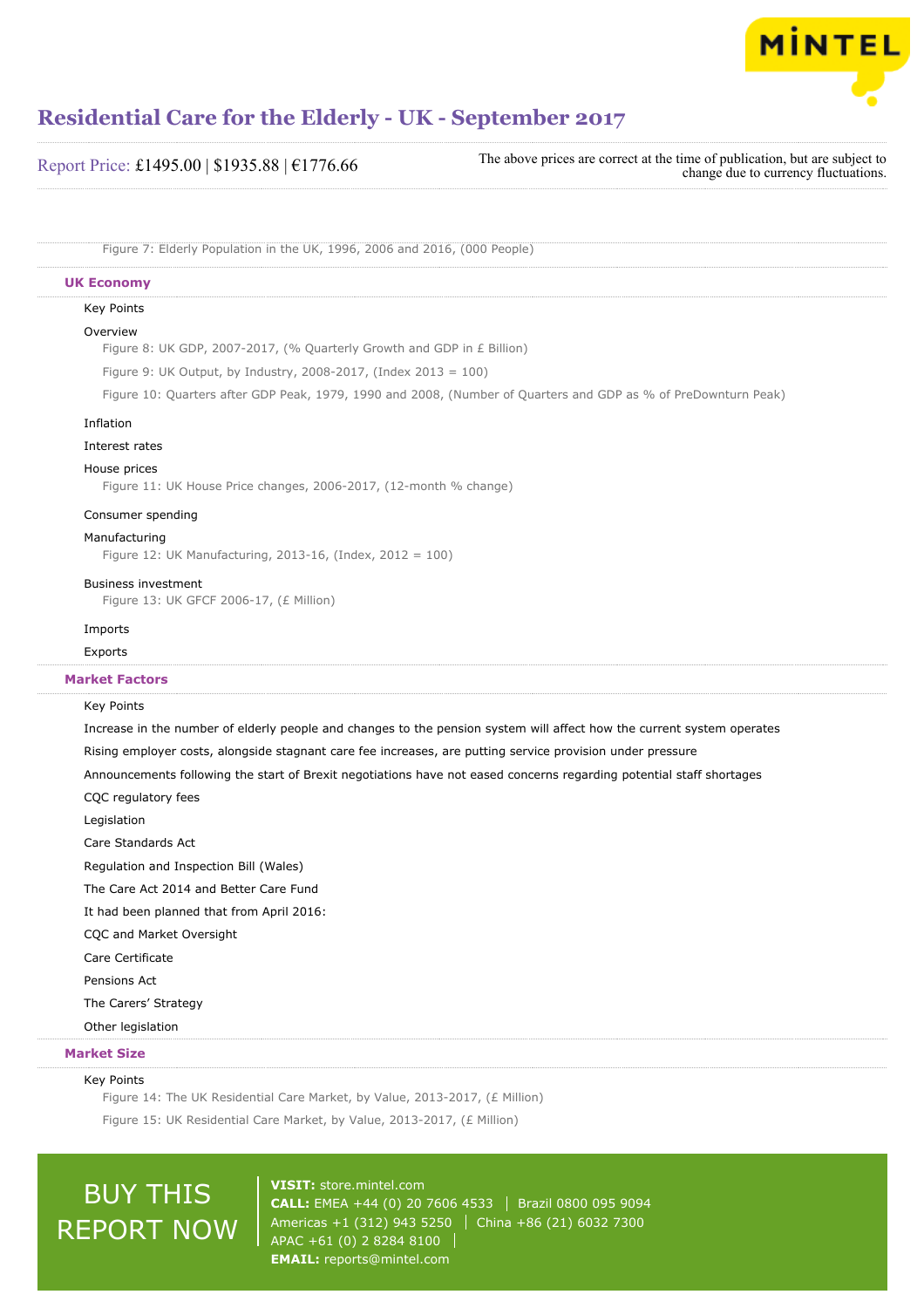

| Report Price: £1495.00   \$1935.88   $€1776.66$ | The above prices are correct at the time of publication, but are subject to<br>change due to currency fluctuations. |
|-------------------------------------------------|---------------------------------------------------------------------------------------------------------------------|
|-------------------------------------------------|---------------------------------------------------------------------------------------------------------------------|

Figure 16: The UK Residential Care Market, by Number of Registered Care Homes, 2013-17, (Units)

Figure 17: UK Residential Care Market, by Number of Registered Care Homes, 2013-2017, (Units)

Figure 18: The UK Residential Care Market, by Number of Registered Places, 2013-17, (000)

Figure 19: Average Number of Places, Revenue per Care Home and Revenue per Place, UK, 201317, (Average Number of Places, Revenue in £000) Figure 20: Revenue per Care Home and per Place, UK, 2013-2017, (Revenue per Place in £ and per Care Home in £000)

#### Market Segmentation

#### Accommodation Type

Figure 21: Segmentation of the UK Residential Care Market, by Type of Accommodation, 2013-17, (Number of Homes, Sheltered Housing in 000 units)

#### Care Purchaser

Figure 22: Segmentation of the UK Residential Care Market, by Type of Purchaser, 2013-17, (£ Million)

Figure 23: Segmentation of the UK Residential Care Market, by Type of Purchaser, 2013 and 2017, (£ Million)

#### Provider Type

Figure 25: Segmentation of the UK Residential Care Market, by Type of Provider, 2013-2017, (£ Million)

#### **Local Authority Commissioned Care**

#### Key Points

Figure 26: Number of Local Authority Funded Adults in Care Homes, by Type of Provider, 2012-16, (Number of Residents)

Figure 27: Number of Local Authority-funded Adults in Care Homes, by Independent Provider, 2012-2016, (Number of Residents)

#### Additional government funding allocated to adult social care unlikely to fill the funding gap

#### Local Authority Expenditure

Figure 28: Segmentation of Local Authority-Commissioned Residential and Nursing Care Expenditure, by Provider and Client Type, 2013-17, (£ Million) Figure 29: Segmentation of Local Authority-Commissioned Residential and Nursing Care Expenditure, by Provider and Client Type, 2013-17, (£ Million)

#### Older people (65+) expenditure

Figure 30: Segmentation of Local Authority Expenditure on Residential Care Services for Older People (65+), by Service Type, 2013-17, (£ Million) Figure 31: Segmentation of Local Authority Expenditure on Residential Care Services for Older People (65+), by Service Type, 2013-2017, (£ Million)

#### Adults aged 18-64 expenditure

Figure 32: Segmentation of Local Authority Expenditure on Residential Care Services for Adults Aged 18-64, by Service Type, 2013-17, (£ Million) Figure 33: Segmentation of Local Authority Expenditure on Residential Care Services for Adults Aged 18-64, by Care Need Type, 2013-2017, (£ Million)

#### Regional Analysis

Figure 34: Local Authority-Supported Adults in Residential and Nursing Care, by Region, 2012/13-2016/17, (Number of People) Figure 35: Local Authority-Supported Adults in Residential and Nursing Care, by Region, 2012/13 and 2016/17, (Number of People) Figure 36: Local Authority-Supported Adults in Independent Sector Residential Care, by Region, 2012/13-2016/17, (Number of People) Figure 37: Local Authority-Supported Adults in Independent Sector Residential Care, by Region, 2012/13 and 2016/17, (Number of People) Figure 38: Local Authority-Supported Adults in LA-staffed Residential Care, by Region, 2012/13-2016/17, (Number of People) Figure 39: Local Authority-Supported Adults in LA-Staffed Residential Care, by Region, 2012/13 and 2016/17, (Number of People) Figure 40: Local Authority-Supported Adults in Nursing Care, by Region, 2012/13-2016/17, (Number of People) Figure 41: Local Authority-Supported Adults in Nursing Care, by Region, 2012/13 and 2016/17, (Number of People)

#### **NHS Care**

Key Points

Personal budgets

## BUY THIS REPORT NOW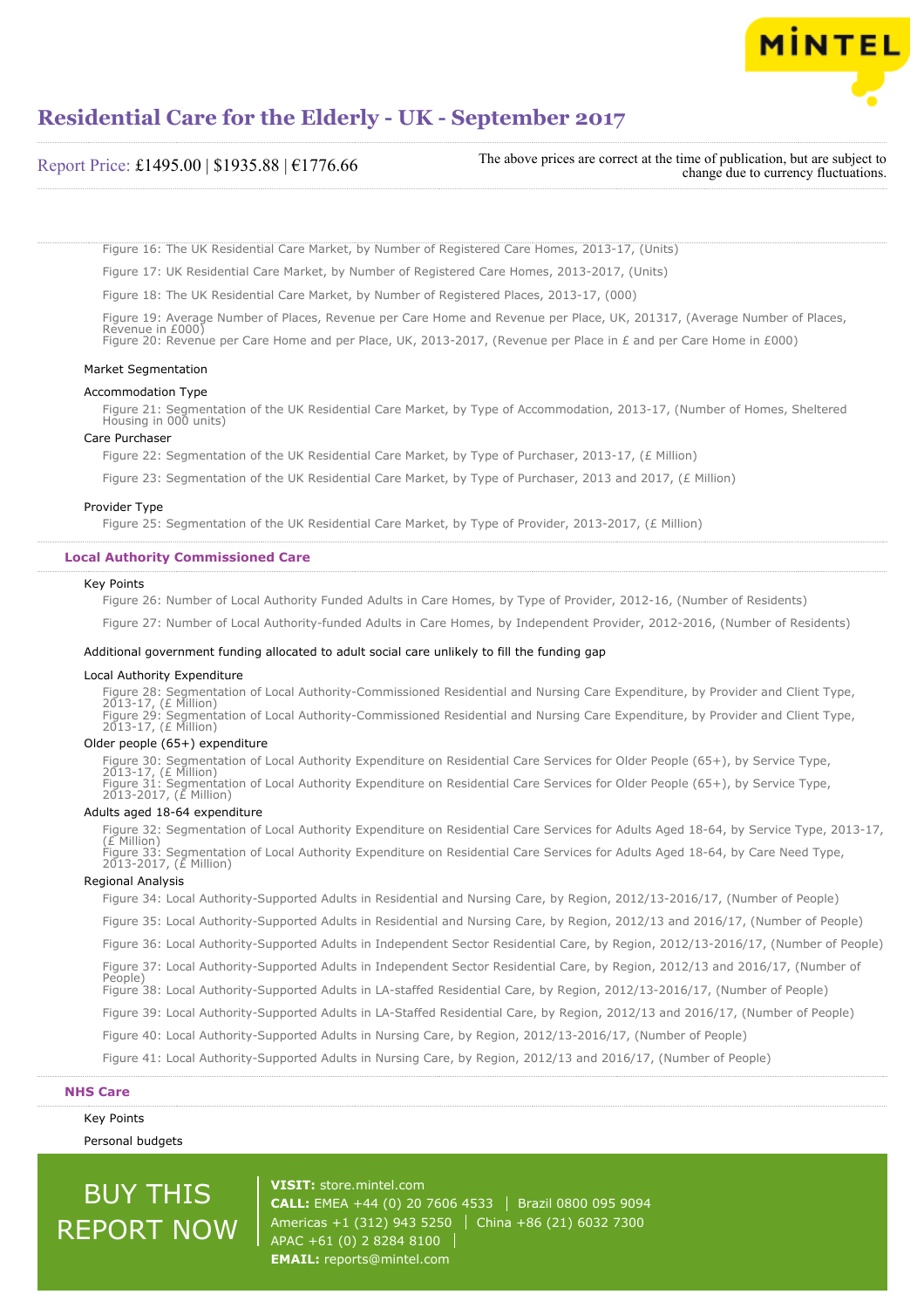

| Report Price: £1495.00   \$1935.88   €1776.66 |
|-----------------------------------------------|
|-----------------------------------------------|

The above prices are correct at the time of publication, but are subject to change due to currency fluctuations.

Figure 42: Segmentation of NHS Expenditure on Residential and Nursing Care, by Provider Type, 2013-17, (£ Million) Figure 43: Segmentation of NHS Expenditure on Residential and Nursing Care, by Provider Type, 2013-2017, (£ Million)

#### **Private Care Purchasers**

#### Key Points

Figure 44: Private Expenditure on Residential and Nursing Care, 2013-17, (£ Million and % Market Share)

Figure 45: Private Expenditure on Residential and Nursing Care, 2013-17, (£ Million)

#### **Sheltered Housing**

#### Key Points

#### Government funding

#### Market size

Figure 46: The Development of Sheltered Housing in the UK, 2013-17, (000 Units and % Change)

Figure 47: Development of Sheltered Housing in the UK, 2013-2017, (000 Units)

Figure 48: Segmentation of Sheltered Housing in the UK, by Sector and Region, 2017, (000 Units)

#### Extra Care Housing

Market development

The key features of extra care housing are:

#### Market size

Figure 49: Segmentation of Extra Care Housing in England, by Purchasing Type and Region, 2016, (Units)

Figure 50: Segmentation of Extra Care Housing in England, by Purchasing Type and Region, 2016, (Units)

#### **Market Trends**

#### Key Points

#### Old age support ratio anticipated to continue to decline despite planned changes to pension age

Figure 51: UK Population Projections, by Age Group, 20172041, (000 people)

Figure 52: Estimated and Projected Age Structure of the United Kingdom population, by Sex, Mid-2017 and Mid-2041, (Thousands)

#### The gap between care costs and fees continue to burden delivery of care services as staffing costs add further operational expense

Figure 53: Annual Workforce Turnover Rates in the Adult Residential Care Sector, England, 2016 and 2017, by Employee Position, (%)

Figure 54: Annual Workforce Turnover Rates in the Adult Residential Care Sector, England, 2016 and 2017, by Employee Position, (%)

Figure 55: Average Annual Pay in the Adult Residential Care Sector, England, 2016 and 2017, by Employee Position, (£)

Figure 56: Average Annual Pay in the Adult Residential Care Sector, England, 2016 and 2017, by Employee Position,  $(E)$ 

#### CQC inspections continue to find a gap in the quality of service provision

Figure 57: CQC Inspection Outcomes, England, 2014-2017, (Rating and % of Total Inspections)

Figure 58: CQC Inspection Outcomes, England, 2014-2017, (Rating and % of Total Inspections)

Cost of the average care home residency has reached half the value of a typical UK property

Care home profitability rises for first time in four years, as improving occupancy rates finally impacts earnings

**Supplier Opportunities**

Key Points Care home property market Purpose-built care homes

## BUY THIS REPORT NOW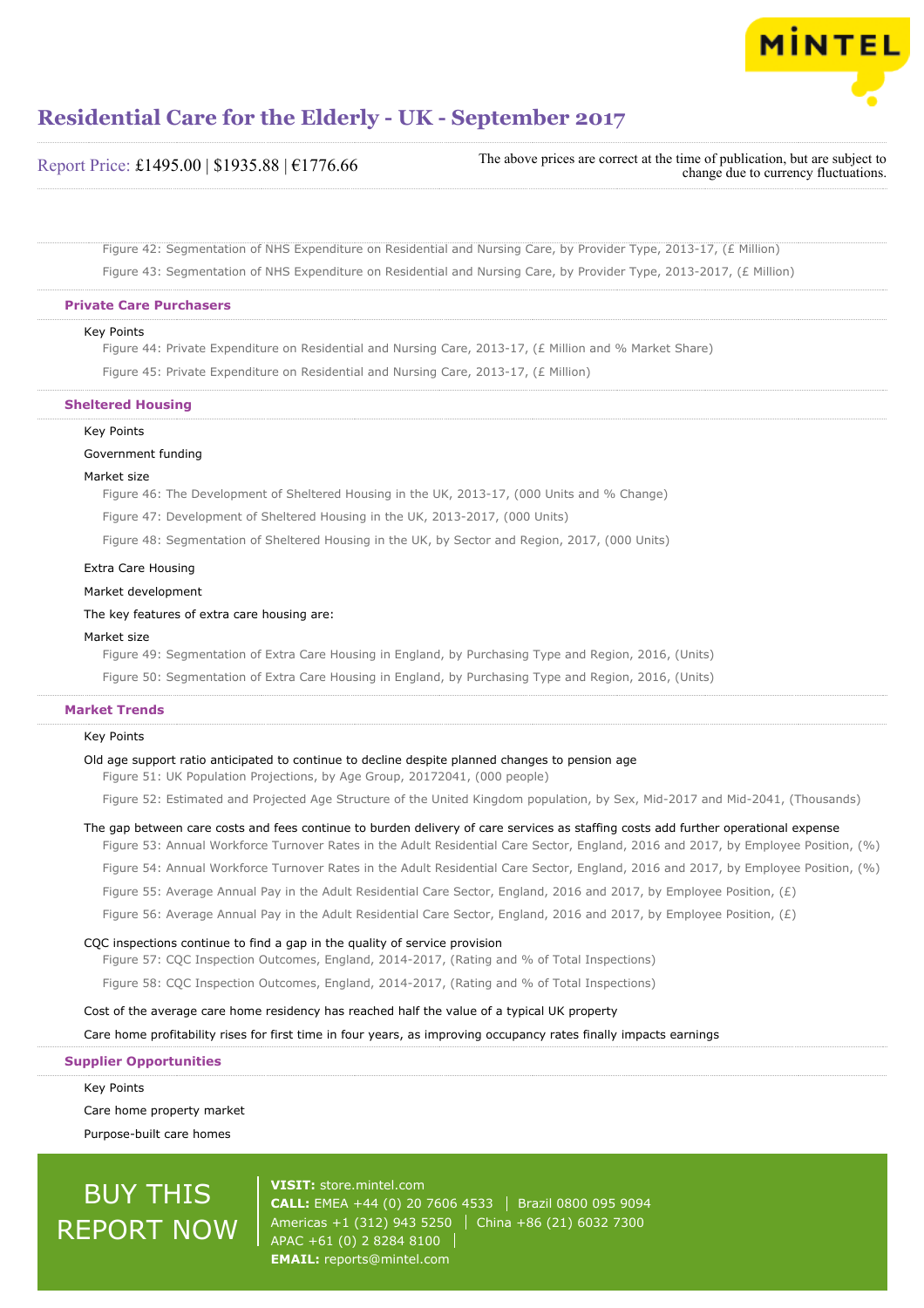

| Report Price: £1495.00   \$1935.88   $£1776.66$ |  |  |
|-------------------------------------------------|--|--|
|-------------------------------------------------|--|--|

The above prices are correct at the time of publication, but are subject to change due to currency fluctuations.

Supply of goods Efficiency Demography and health trends Self-funder market

Contract/purchasing negotiation

#### **The Consumer – Care Payment**

#### Key Points

#### Nearly seven in 10 people have not thought about how they would pay for care

Figure 59: Residential Care Payment Plans, June 2017 (% of Respondents)

Figure 60: Residential Care Payment Plans, June 2017 (% of Respondents)

#### Half of over-65s have considered the financial consequences of care

Figure 61: Residential Care Payment Plans, by Age and Gender, June 2017 (% of Respondents)

#### Personal savings and pension income expected to fund long-term care

Figure 62: Residential Care Payment Method, June 2017 (% of Respondents)

Figure 63: Residential Care Payment Method, June 2017, (% of Respondents)

#### **The Consumer – Choosing a Home**

#### Key Points

#### Performance ratings and close location of care homes influence choice

Figure 64: Residential Care Home Choice Factors, by Rank of Importance, June 2017 (% of Respondents)

Figure 65: Residential Care Home Choice Factors, by Most Important Factor, June 2017 (% of Respondents)

#### **The Consumer – Extra Care Housing**

#### Key Points

#### Four in 10 people would consider receiving care at an extra care housing site

Figure 66: Extra Care Housing, June 2017, (% of Respondents)

#### **The Consumer – Care Home Opinion**

#### Key Points

#### Negative media reports present a huge industry challenge

Figure 67: Residential Care Home Opinion, June 2017 (% of Respondents)

Figure 68: Residential Care Home Opinion, June 2017, (% of Respondents who agreed with statement)

#### Women have stronger opinion on negative media reports and the inclusion of CCTV in homes

Figure 69: Residential Care Home Opinion, by Gender, June 2017 (% of Respondents)

#### **Industry Structure**

Key Points

Industry Development

Care home closures reach highest ever level as financial pressures continue to build

CMA investigation highlights issues

Possibility of a 'three-tier' system still evident in the industry

M&A activity

## BUY THIS REPORT NOW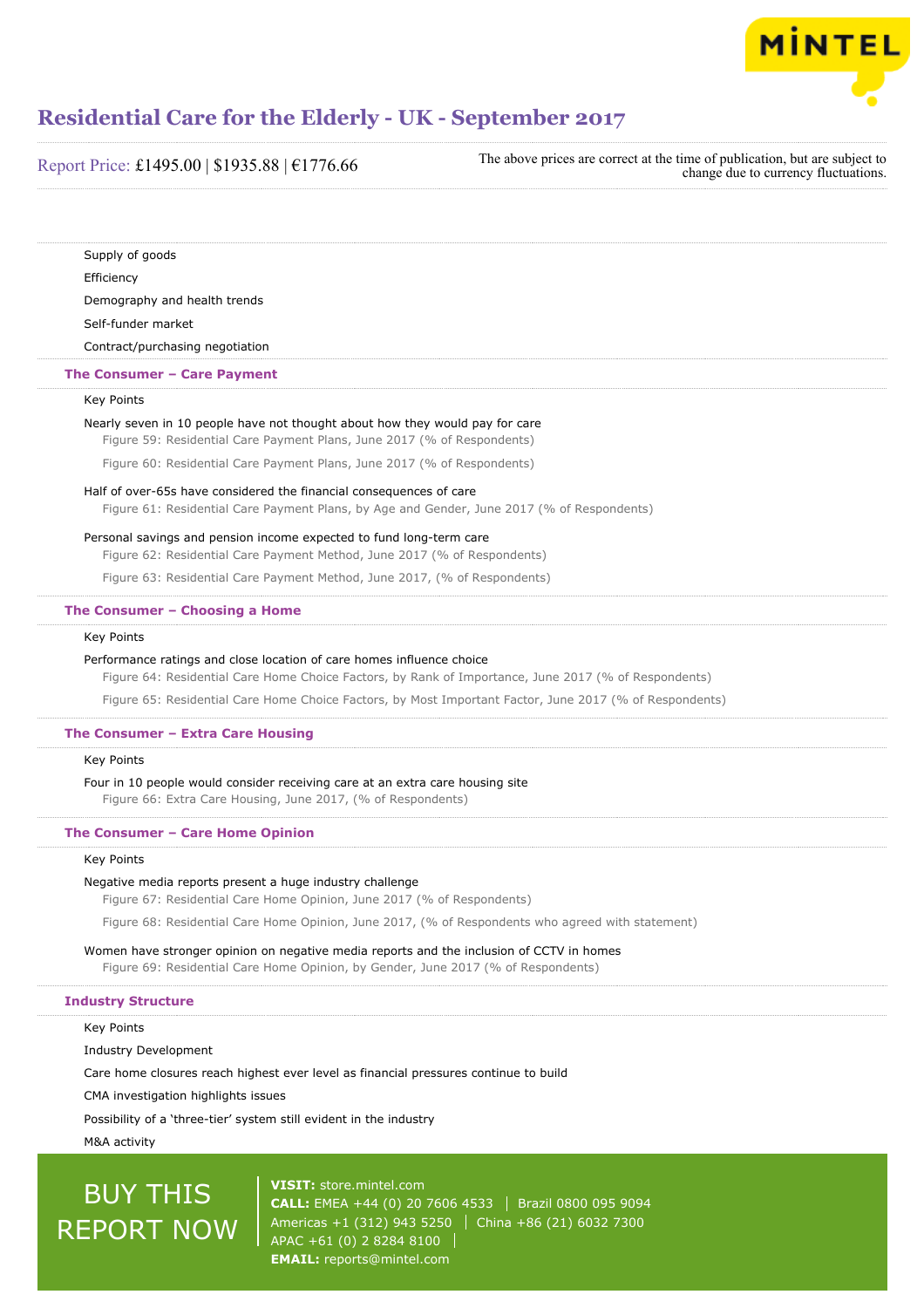

#### Report Price: £1495.00 | \$1935.88 | €1776.66

The above prices are correct at the time of publication, but are subject to change due to currency fluctuations.

#### Industry Structure

Figure 70: Analysis of the Changes in the Structure of the Residential Nursing Care Activities Industry, 2012-2016 (Number of Outlets and Businesses) Figure 71: Analysis of the Changes in the Structure of the Residential Care Activities for the Elderly and Disabled Industry, 2012-2016 (Number of Outlets and Businesses) Figure 72: Analysis of the Changes in the Structure of the Hospital Activities - Medical Nursing Home Activities Industry, 2012-2016

(Number of Outlets and Businesses)

#### Structure by Employment

Figure 73: Analysis of the Employment Structure of the Residential Nursing Care Activities Industry, 2015-2016, (Number of Outlets and Outlet Employment Size) Figure 74: Analysis of the Employment Structure of the Residential Care Activities for the Elderly and Disabled Industry, 2015-2016 (Number of Outlets and Outlet Employment Size) Figure 75: Analysis of the Employment Structure of the Hospital Activities - Medical Nursing Home Activities Industry, 2015-2016 (Number of Outlets and Outlet Employment Size)

#### Structure by Turnover

Figure 76: Analysis of the Financial Structure of the Residential Nursing Care Activities Industry, 2015-2016, (£ 000 and % of Total Turnover) Figure 77: Analysis of the Financial Structure of the Residential Care Activities for the Elderly and Disabled Industry, 2015-2016 (£ 000 and % of Total Turnover) Figure 78: Analysis of the Financial Structure of the Hospital Activities - Medical Nursing Home Activities Industry, 2015-2016, (£ 000 and % of Total Turnover)

#### **Company Profiles**

#### **Abbeyfield Society**

Figure 79: Financial Analysis of Abbeyfield Society, 2012-16, (£000)

#### Company Strategy

#### **Anchor Trust**

Figure 80: Financial Analysis of Anchor Trust, 2012-16, (£ Million)

#### **Avante Care and Support (formerly Avante Partnership)**

Figure 81: Financial Analysis of Avante Care & Support, 2012-16 (£ Million)

#### Company Strategy

#### **Barchester Healthcare**

Figure 82: Financial Analysis of Barchester Healthcare, 2011-15, (£ 000)

#### Company Strategy

#### **Bupa**

Figure 83: Financial Analysis of Bupa, 2012-16, (£ Million)

Figure 84: Divisional Analysis of Bupa, 2012-16, (£ Million)

#### Company Strategy

#### **Bupa Care Homes (CFG)**

#### Company Strategy

#### **Care UK**

Figure 85: Financial Analysis of Care UK, 2012-16, (£ Million)

Figure 86: Revenue Breakdown of Care UK, by Division, 2015-16, (£ Million)

#### Company Strategy

#### **Four Seasons Health Care**

Figure 87: Financial Analysis of Four Seasons Health Care, 2012-16, (£ Million)

## BUY THIS REPORT NOW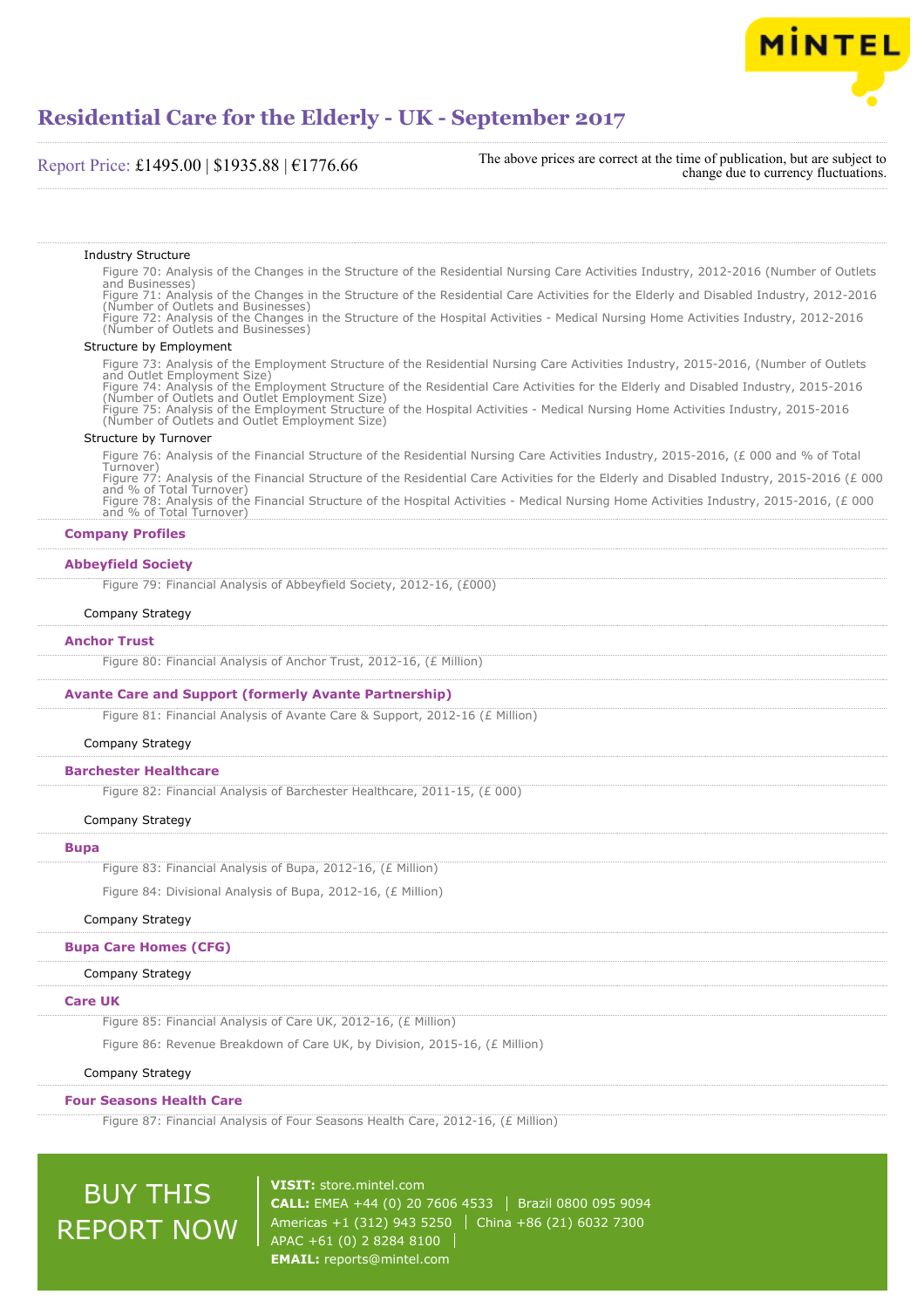

| Report Price: £1495.00   \$1935.88   €1776.66                                                                 | The above prices are correct at the time of publication, but are subject to<br>change due to currency fluctuations.        |
|---------------------------------------------------------------------------------------------------------------|----------------------------------------------------------------------------------------------------------------------------|
|                                                                                                               |                                                                                                                            |
| Company Strategy                                                                                              |                                                                                                                            |
| <b>Future Life Group (formerly known as Embrace)</b>                                                          |                                                                                                                            |
| Figure 88: Financial Analysis of Future Life Group (formerly Embrace), 2014-16, (£ 000)                       |                                                                                                                            |
| Company Strategy                                                                                              |                                                                                                                            |
| <b>HC-One</b>                                                                                                 |                                                                                                                            |
| Figure 89: Financial Analysis of HC-One, 2012-16, (£ Million)                                                 |                                                                                                                            |
| Company Strategy                                                                                              |                                                                                                                            |
| <b>Housing &amp; Care 21</b>                                                                                  |                                                                                                                            |
| Figure 90: Financial Analysis of Housing & Care 21 (formerly Housing 21), 2012-2016, (£ Million)              |                                                                                                                            |
| Company Strategy                                                                                              |                                                                                                                            |
| <b>Methodist Homes</b>                                                                                        |                                                                                                                            |
| Figure 91: Financial Analysis of Methodist Homes, 2012-16, (£ Million)                                        |                                                                                                                            |
| Company Strategy                                                                                              |                                                                                                                            |
| <b>Minster Care Group</b>                                                                                     |                                                                                                                            |
| Figure 92: Financial Analysis of Minster Care Group, 2012-16, (£ 000)                                         |                                                                                                                            |
| Company Strategy                                                                                              |                                                                                                                            |
| <b>Priory Group</b>                                                                                           |                                                                                                                            |
| Figure 93: Financial Analysis of the Priory Group, 2011-2015, (£ Million)                                     |                                                                                                                            |
| Figure 94: Financial Analysis of the Priory Education Services, 2011-2015, (£ 000)                            |                                                                                                                            |
| Group Strategy                                                                                                |                                                                                                                            |
| <b>Sanctuary Care</b>                                                                                         |                                                                                                                            |
| Figure 95: Financial Analysis of Sanctuary Care, 2012-16, (£ 000)                                             |                                                                                                                            |
| Company Strategy                                                                                              |                                                                                                                            |
| Figure 96: Profiled Companies' Turnover, 2012-2016, (£ Million)                                               |                                                                                                                            |
| <b>Forecast</b>                                                                                               |                                                                                                                            |
| Key Points                                                                                                    |                                                                                                                            |
| The Market                                                                                                    |                                                                                                                            |
| Demographic trends suggest strong demand and higher number of fully dependent care users                      |                                                                                                                            |
| Further increase in council tax to supplement social care funding is still unlikely to bridge the funding gap |                                                                                                                            |
| <b>Market Forecast</b>                                                                                        |                                                                                                                            |
| Market Value                                                                                                  | Figure 97: Forecast Segmentation of the UK Residential and Nursing Care Market, by Type of Purchaser, 2018-22 (£ Million)  |
|                                                                                                               | Figure 98: Forecast Segmentation of the UK Residential and Nursing Care Market, by Type of Purchaser, 2018-22, (£ Million) |

#### Number of Registered Places

Figure 99: Forecast UK Residential and Nursing Care, by Number of Registered Places, 2018-22 (000 places) Figure 100: Forecast UK Residential and Nursing Care, by Number of Places, 2018-22, (000 Places)

#### Number of Care Homes

## **BUY THIS** REPORT NOW